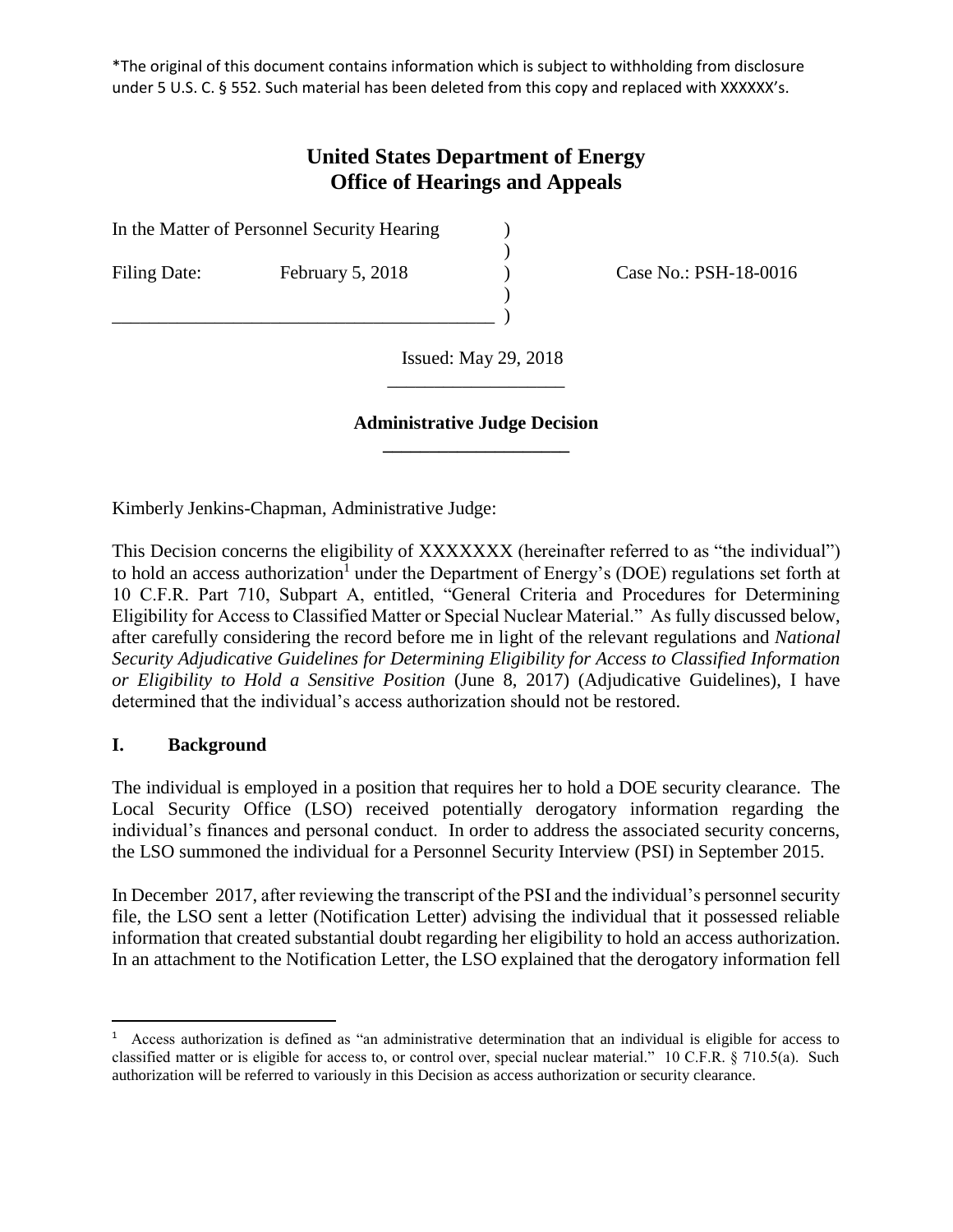within the purview of one or more security concerns under Guideline F (Financial Considerations) and Guideline E (Personal Conduct) of the Adjudicative Guidelines.

Upon receipt of the Notification Letter, the individual filed a request for a hearing. The LSO transmitted the individual's hearing request to the Office of Hearings and Appeals (OHA), and the OHA Director appointed me as the Administrative Judge in this case. At the hearing that I convened, the LSO introduced nine numbered exhibits (Exhibits 1-9). The individual introduced six lettered exhibits (Exhibits A-F) into the record and testified on her own behalf. The exhibits will be cited in this Decision as "Ex." Followed by the appropriate numeric or alphabetic designation. The hearing transcript in the case will be cited as "Tr." followed by the relevant page number.

## **II. Regulatory Standard**

A DOE administrative review proceeding under Part 710 requires me, as the Administrative Judge, to issue a Decision that reflects my comprehensive, common-sense judgment, made after consideration of all the relevant evidence, favorable and unfavorable, as to whether the granting or continuation of a person's access authorization will not endanger the common defense and security and is clearly consistent with the national interest. 10 C.F.R. §710.7(a). The regulatory standard implies that there is a presumption against granting or restoring a security clearance. *See Department of Navy v. Egan*, 484 U.S. 518, 531 (1988) ("clearly consistent with the national interest" standard for granting security clearances indicates "that security determinations should err, if they must, on the side of denial"); *Dorfmont v. Brown*, 913 F.2d 1399, 1403 (9<sup>th</sup> Cir. 1990), *cert. denied*, 499 U.S. 905 (1991) (strong presumption against the issuance of a security clearance).

The individual must come forward at the hearing with evidence to convince DOE that granting or restoring access authorization "will not endanger the common defense and security, and will be clearly consistent with the national interest." 10 C.F.R. § 710.27(d). The individual is afforded a full opportunity to present evidence supporting his eligibility for an access authorization. The Part 710 regulations are drafted so as to permit the introduction of a very broad range of evidence at personnel security hearings. Even appropriate hearsay may be admitted. 10 C.F.R. § 710.26(h). Hence, an individual is afforded the utmost latitude in the presentation of evidence to mitigate the security concerns at issue.

## **III. The Notification Letter and the Security Concerns at Issue**

As previously mentioned, the LSO cited Guidelines F and E as the bases for suspending the individual's security clearance. Guideline F relates to security risks arising from a failure to live within one's means, satisfy debts, and meet financial obligations. Guideline F ¶ 18. Such conduct can indicate poor self-control, lack of judgment, or unwillingness to abide by rules and regulations, all of which can raise questions about an individual's reliability, trustworthiness, and ability to protect classified or sensitive information. *Id.* In citing Guideline F, the LSO relied upon the individual's "irresponsible" behavior with respect to her finances around the time her husband was laid off from work in December 2014." The Notification Letter cites, *inter alia,* that between October 2014 and June 2015, the individual sent a number of messages to her husband from her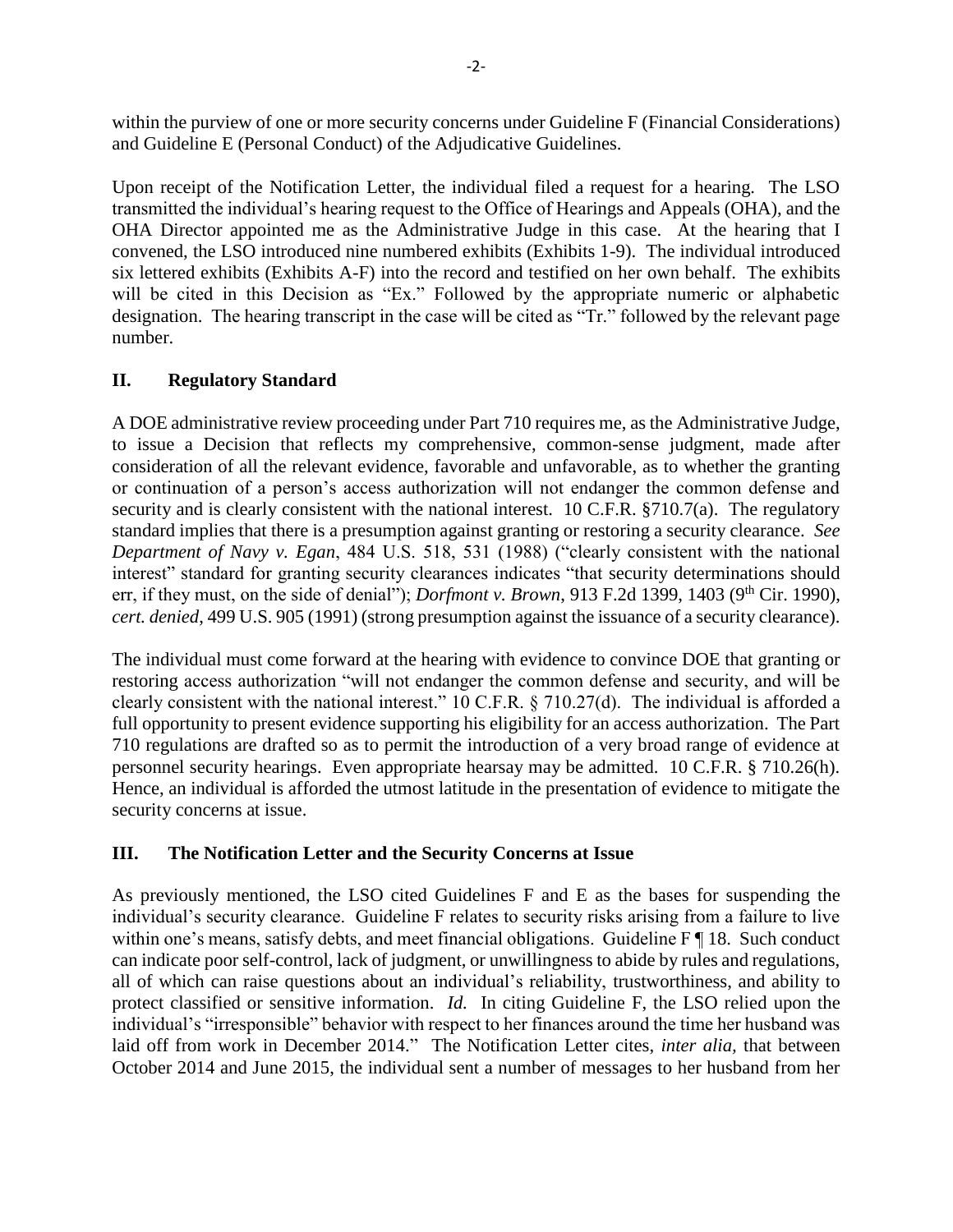government computer in which she expressed serious concern regarding her financial status and her ability to pay their bills. Ex. 1.

Guideline E relates to conduct involving questionable judgment, lack of candor, dishonesty, or unwillingness to comply with rules and regulations which can raise questions about an individual's reliability, trustworthiness, and ability to protect classified or sensitive information. In citing Guideline E, the LSO relied upon, *inter alia*, the individual's financially irresponsible behavior as well as an allegation that she plagiarized a paper she wrote as part of a master's degree program paid for by DOE and allowed her husband to complete some of the required coursework for her program. *Id.* 

In light of the information available to the LSO, the LSO properly invoked Guidelines F and E.

## **IV. Findings of Fact**

 $\overline{\phantom{a}}$ 

I have carefully considered the totality of the record in reaching the findings of fact set forth below.

From 2013 through 2015, the LSO received derogatory information related to the individual's finances and personal conduct. During the course of her September 10, 2015, PSI, the individual was questioned about various issues related to her finances and her master's degree program paid for by the DOE. The information gathered revealed that the individual was "irresponsible" with her finances around the time her husband was laid off from work in December 2014. Ex. 1. The record reflects that the individual became aware of her husband's impending layoff sometime in early 2014. *Id.* The record also reflects that between October 2014 and June 2015, the individual sent her husband a number of messages from her government computer in which she expressed serious concern regarding her financial status and her ability to pay bills. Ex. 1 and 3. Moreover, in March 2015, the individual indicated on a mortgage refinancing application that she had insufficient funds to cover her mortgage payments and basic living expenses at the time. *Id.* at Ex. 1. However, during this same time period, the individual made the following decisions with regard to her finances: (1) In December 2014, the individual deferred a car payment in order to "do Christmas"; (2) between December 2014 and September 2015, the individual's account with a jeweler increased from \$816 to \$1,607, and her department store credit balance increased from  $$770$  to  $$1,767$ , (3) in February 2015, the individual went on a  $$1,300$  cruise; (4) the individual continued to pay for regular phone calls and meetings with a psychic, which cost her between \$3,000 and \$4,000 over the two years leading up to September 2015; and (5) by September 2015, the individual and her husband had spent all but \$20,000 of the \$75,000 they had saved in a 401(k) in anticipation of his layoff. *Id.* In addition, a credit report dated September 5, 2017, showed that the individual was past due on mortgage payments with two mortgage companies, \$2,801 past due on one and \$1,228 past due on the other. *Id.* 

With respect to the individual's personal conduct, the record reflects that the individual failed a class that she was taking as part of a master's degree program paid for by DOE because she had plagiarized a paper. *Id.* As a result, she was required to repay \$1,500 to DOE for the class.<sup>2</sup> This

<sup>&</sup>lt;sup>2</sup> The individual disputed this fact during the hearing and asserted that she was never asked to repay her office for the class. Tr. at 115.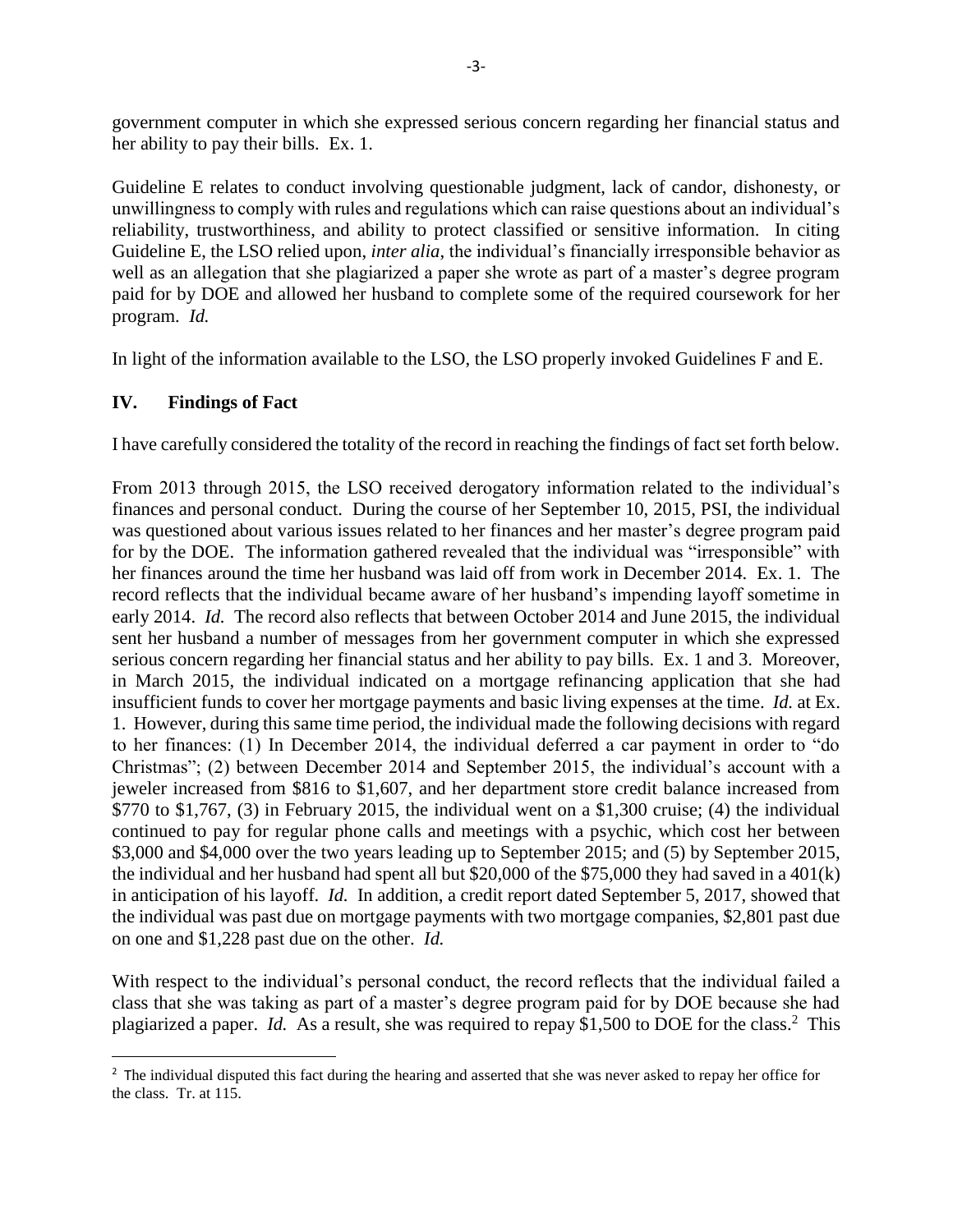was the individual's second offense with her degree program, with an earlier incident of plagiarism occurring in 2012. Ex. 1, 4. In addition, the record reflects that the individual's husband did some of her required coursework for her master's degree, and she did not inform the school of this fact. Ex. 1. However, during her September 2015 PSI, the individual stated that it was her intention to inform the school of this fact. *Id.* 

#### **V. Analysis**

l

I have thoroughly considered the record in this proceeding, including the submissions tendered in this case and the testimony of the witnesses presented at the hearing. In resolving the question of the individual's eligibility for access authorization, I have been guided by the applicable factors prescribed in 10 C.F.R.  $\S 710.7(c)^3$  and the Adjudicative Guidelines. After due deliberation, I have determined that the individual's access authorization should not be restored. Based on the facts in this record, I cannot find that restoring the individual's DOE security clearance will not endanger the common defense and security, and is clearly consistent with the national interest. 10 C.F.R. § 710.27(a). The specific findings that I make in support of this decision are discussed below.

#### **Guideline E: Personal Conduct**

At the hearing, the individual addressed the LSO's concern that, in 2015, she failed a class she was taking as part of a master's degree program paid for by DOE because she had plagiarized a paper; this was a second plagiarism offense, an earlier incident of plagiarism having occurred in 2012. She also addressed the concern that her husband completed some of her required coursework for her master's degree. During the hearing, the individual acknowledged that she was cited twice for plagiarism, first receiving an F on a paper in a class she took in 2012, and then failing a class in 2015. Tr. at 83. The individual testified that she did not purposely cheat on her papers, and did not know she was citing her work incorrectly. *Id.* at 85. She testified that in both instances she cited her work, but was told that she used other people's ideas and thoughts. *Id.* at 83. The individual further testified that it had been several years since she graduated from college, and that she was not accustomed to using the APA style guide. *Id.* at 84. The individual stated that after the second occurrence, she was required to work with an academic peer mentor to help her to avoid plagiarism and to help her to write quality papers. *Id.* She testified that she does not have a problem with citing work, but that her mentor is more concerned with the thought processes of her writing. *Id.* at 115. The individual further testified that "the writing styles have changed over the years," and that she is now using a computer program called "Grammerly" which helps to pinpoint areas that could be considered plagiarism. *Id.* at 113. According to the individual, she retook the class that she failed (paying for the class on her own) and passed the class, receiving an A with the help of a mentor. *Id.* at 85. She testified that she is doing well now, and that she will complete her master's degree in July 2018. *Id.* 

<sup>&</sup>lt;sup>3</sup> Those factors include the following: the nature, extent, and seriousness of the conduct, the circumstances surrounding the conduct, to include knowledgeable participation, the frequency and recency of the conduct, the age and maturity at the time of the conduct, the voluntariness of his participation, the absence or presence of rehabilitation or reformation and other pertinent behavioral changes, the motivation for the conduct, the potential for pressure, coercion, exploitation, or duress, the likelihood of continuation or recurrence, and other relevant and material factors.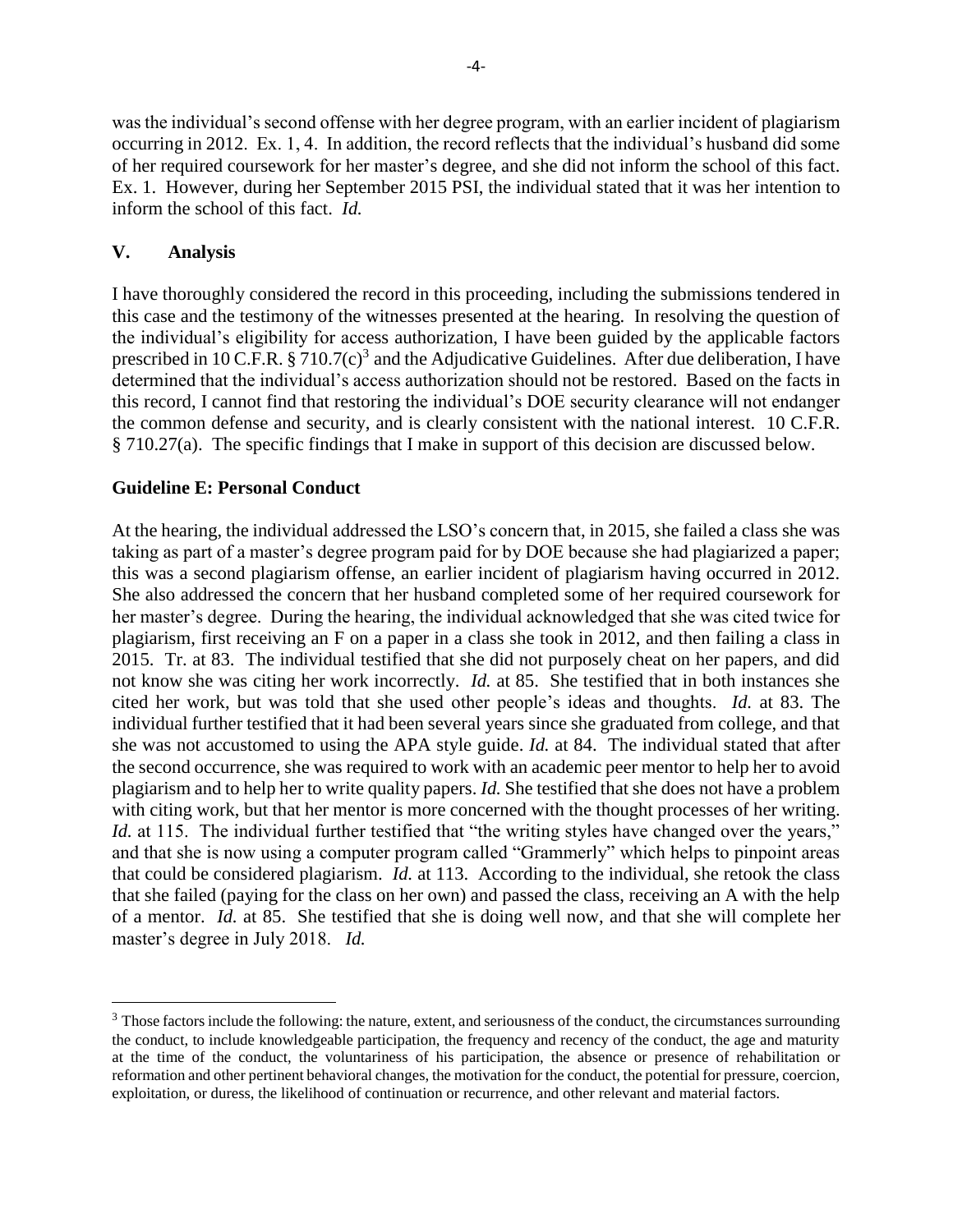When questioned about whether her husband did some of the required course work for her master's degree, the individual testified that she relied heavily on her husband's expertise because "he was a subject matter expert and . . . had a lot of knowledge into certain things I was doing for particular topics and I would ask him to provide me examples, . . . give me his thought processes on those particular topics that could help me formulate my papers and my thoughts better." *Id.* at 85, 123. The individual further testified that her husband provided information, "but he never, ever fulfilled [sic] in writing any of my papers." *Id.* at 87. She stated that her husband may have given her "a paragraph or two about something in relation to what I needed his advice on the subject matter, but he never, ever wrote my papers." *Id.* at 87, 118. She stated that she only used her husband as a resource.<sup>4</sup> *Id.* 

The individual was questioned about a number of email messages she sent to her husband regarding her coursework. In one entry she stated, "I need my paper tomorrow first thing." She testified that she was asking her husband to proofread her paper to make sure she did not "misconstrue" some of the information, and to make sure her paper was "flowing correctly." *Id.* at 119; Ex. 3. In another entry the individual stated, "The written assignments 1, 2 & 3 do not show as turned in, neither do discussions. Send me everything u sent in & categorize it." *Id.* In this instance, the individual testified that there were some instances at work where she could not log into the computer, so she would send work to her husband and he would post it for her. *Id.* at 120. The individual was also questioned about her response during her 2015 PSI in which she admitted that her husband wrote papers for her, "But he's done only 3 papers in the past for me and I have never turned in the paper as if he did it (sic). I would always re-do them like it was a rough draft." Ex. 9 at 133. The individual testified that she felt coerced and "badgered" by the interviewer when she made that statement, and that she was scared and frustrated during the interview. Tr. at 121.

The individual's husband testified that he never wrote a paper for the individual, but assisted her. *Id.* at 45. He stated that he looked at the individual's papers and highlighted information for her, or "there could have times when . . . I may have wrote a paragraph or two . . ." *Id.* He also testified that there were times when he would go online to check her work. *Id.* When asked about several messages the individual sent to him appearing to ask him to do papers or written assignments, and have them done by certain days, the individual's husband testified that the individual was asking him to look over her work and "maybe help me do a couple of paragraphs." *Id.* at 46. He stated that she would find the reference material and do her citing. *Id.* The individual's husband testified that he did not believe it was dishonest nor was it his understanding that the individual submitted written work that he completed as her own course work. *Id.* He stated, "Oh, I know she wouldn't – she didn't do what I did verbatim because I would read through her things . . . again because I'm a high school graduate . . . I've never taken anything beyond high school English. . . I'd read through what she's written and I might change that a little bit or you know but I would not sit down and write a paper that she would put her name on and submit because, again, she'd get an F." *Id.*  at 47. He reiterated that he would help the individual where he could by talking about subjects or sending her notes, but did not write her papers. *Id.* at 48.

 $\overline{\phantom{a}}$ 

<sup>4</sup> During the individual's 2015 PSI, she indicated that she would inform her school of her husband's involvement in her coursework. Ex. 9. At the hearing, when questioned about this issue, she stated that she spoke to the Dean about her husband's involvement with her work, and it was at that point that the Dean assigned an academic mentor to her. *Id.* at 124.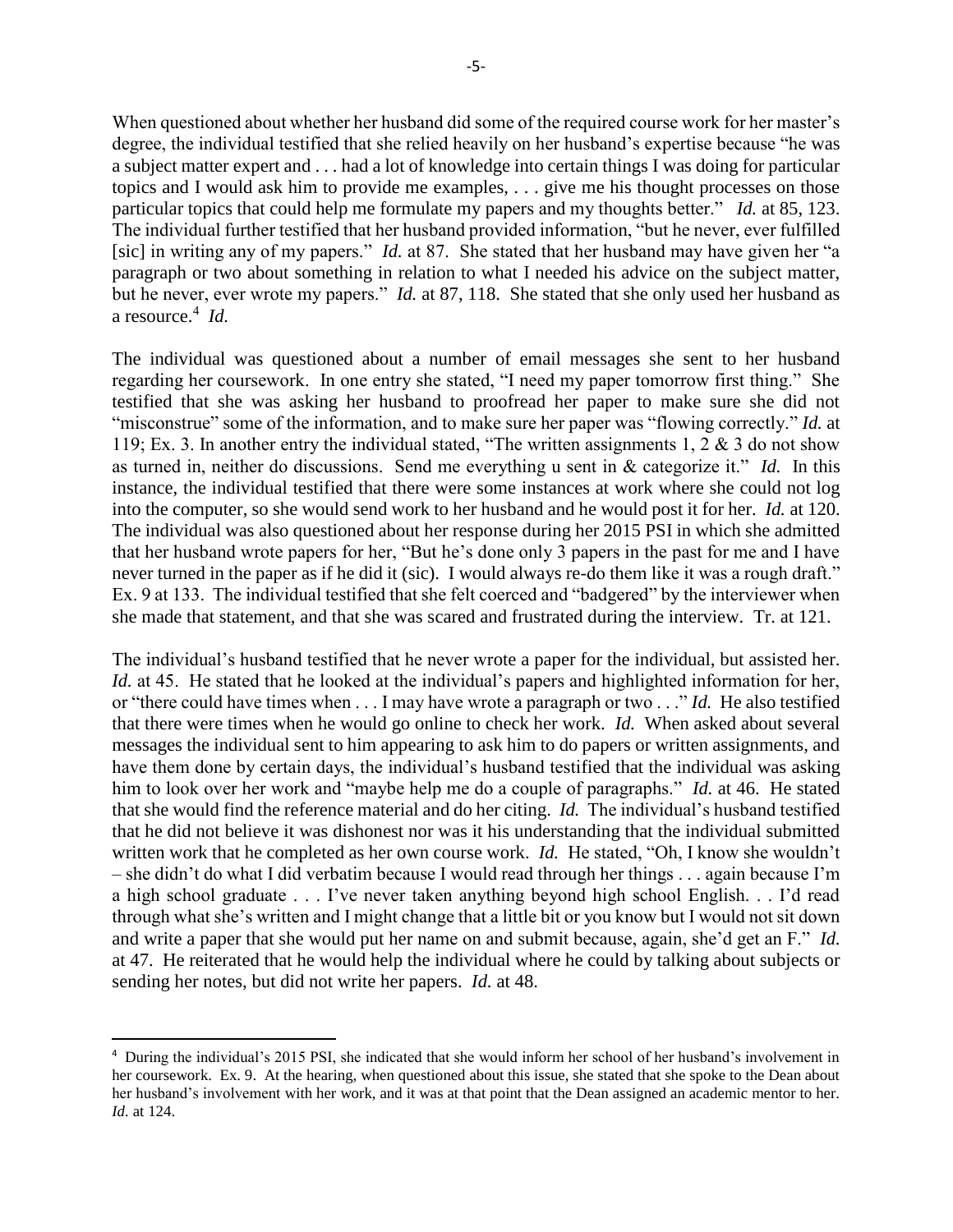Conduct involving questionable judgment, lack of candor, dishonesty, or unwillingness to comply with rules and regulations can raise questions about an individual's reliability, trustworthiness, and ability to protect classified information. Of special interest is any failure to provide truthful and candid answers during the security clearance process or any other failure to cooperate with the security clearance process. *See* Guideline E at  $\P$  15. Under Guideline E, conditions that may mitigate security concerns include that "the offense is so minor, or so much time has passed, or the behavior is so infrequent, or it happened under such unique circumstances that it is unlikely to recur and does not cast doubt on the individual's reliability, trustworthiness, or good judgment" or "the individual has acknowledged the behavior and obtained counseling to change the behavior or taken other positive steps to alleviate the stressors, circumstances, or factors that contributed to untrustworthy, unreliable, or other inappropriate behavior, and such behavior is unlikely to recur." *Id.* at  $\P$  17(c),(d).

Here, the individual admitted that she was cited twice for plagiarism in her master's degree program, receiving an F on a paper in one instance and failing the class in the other. She testified that she always cited her work and was not accustomed to the writing style expected of her. The individual testified that she did not cheat on her work. Tr. at 85. She stated that once she was assigned a required academic mentor to assist her with her writing after her second offense, she began to do better and received an A in the class that she had to retake. *Id.*

Although the individual has acknowledged her behavior, I am concerned that she was cited twice for plagiarism, in 2013 and again in 2015. In light of the frequency of the offenses, I cannot determine at this time that the behavior occurred under such unique circumstances that is unlikely to recur and does not cast doubt on her reliability, trustworthiness, or good judgment. Guideline E at  $\P$  17 (c).

Similarly, with respect to the LSO's concern that the individual's husband did some of the required coursework for her master's degree program, I cannot determine that the individual has mitigated this security concern. Although both the individual and her husband testified that she wrote her own papers, and that her husband was only a resource who shared his subject matter expertise and looked over her work, this testimony is inconsistent with the e-mail messages she sent to her husband about her course work. *See* Ex. 3. In these entries, the individual makes a number of direct requests and comments, including:

- 1. "Got an A on that paper. Please have the other one done by Friday."
- 2. "I need my paper tomorrow.  $1<sup>st</sup>$  thing..."
- 3. "PRAY! Please do my paper."
- 4. "Don't forget to log into my class please."
- 5. "I though [sic] u said u completed my HW? Modules 1, 2, & 3 are not done yet."
- 6. "The written assignments 1, 2  $\&$  3 do not show as turned in, neither do the discussions. Send me everything u sent in  $&$  categorize it."
- 7. "I need you to do Written Assignment #2 & have it ready by COB tomorrow. It has to be done. This is based on the 3 short video clips."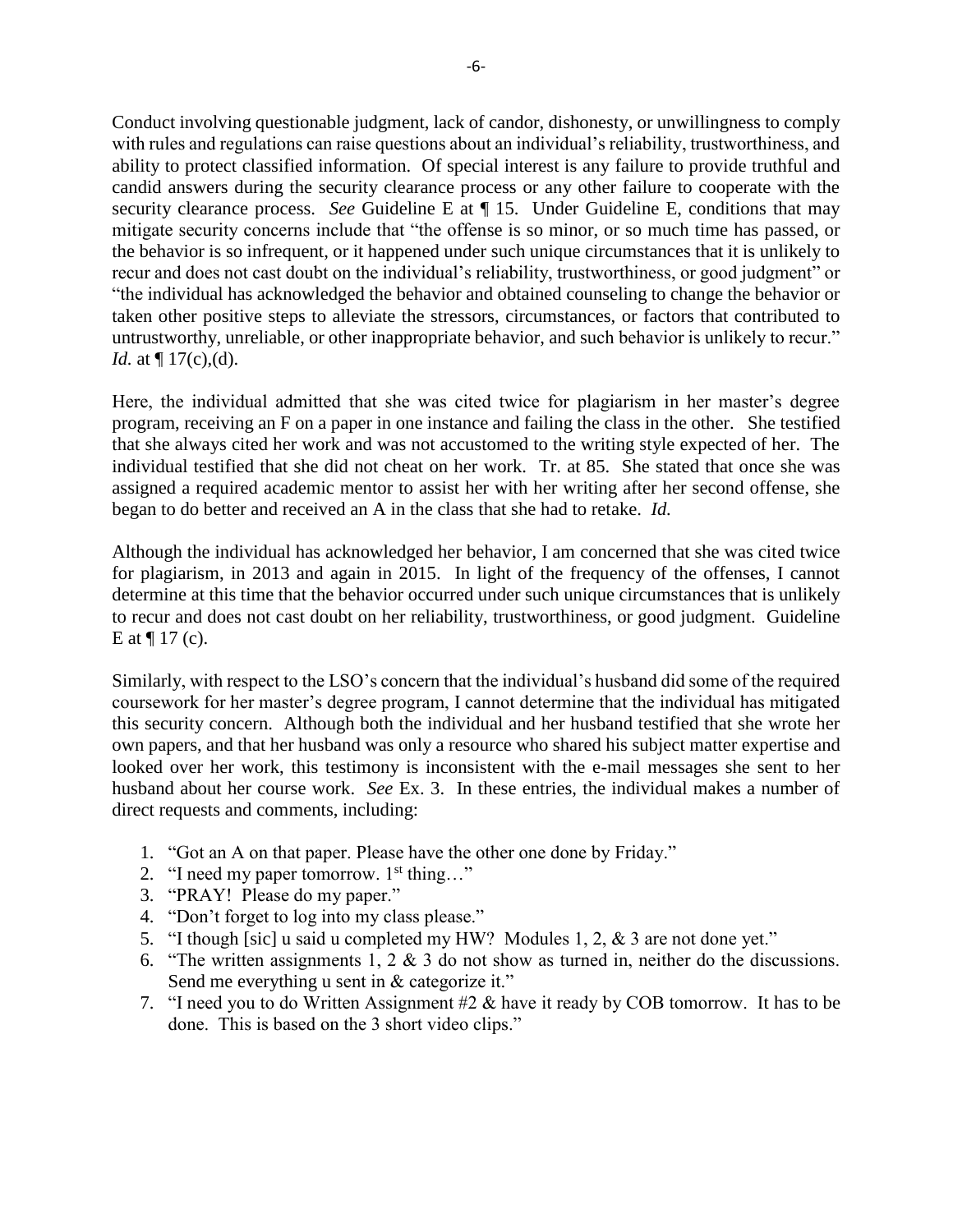These messages strongly suggest that the individual relied on her husband to complete a significant amount of her required master's course work. The individual's assertions to the contrary are simply not credible.

The LSO also incorporated financial concerns in citing Guideline E. Ex. 1. As stated below, I find that the individual has not sufficiently resolved these concerns.

Given the issues regarding her personal conduct, and the individual's lack of credibility in responding thereto, I cannot find that the individual's behavior with respect to this concern is unlikely to recur, and therefore I find that the individual has not adequately addressed the security concerns under Guideline E. *See* Guideline E at ¶ 17(c).

#### **Guideline F: Financial Considerations**

At the hearing, the individual also addressed the issues related to her finances. She testified that her financial problems stemmed from her husband, who is currently a disabled veteran, having periods of time when he was not employed. Transcript of Hearing (Tr.) at 60, 67. The individual stated that beginning in 2012, her marriage was under a lot of strain because of her husband's long deployments. *Id.* at 61. She testified that her husband could not find work after his last deployment terminated in 2014, and was laid off in December 2014. *Id.* at 60. The individual stated that, with her husband's expertise and his history as a contractor, she never believed that he would have any problem finding another job. *Id.* at 67. According to the individual, when asked whether she became aware of her husband's impending layoff sometime earlier in 2014, she testified that, while there was a possibility that he would no longer be working for the same company, she did not know whether her husband would be laid off permanently because the company could possibly acquire additional funding. *Id.* at 68. The individual acknowledged that, between October 2014 and June 2015, she sent a number of messages to her husband from her government computer expressing concerns about their financial status and the ability to pay bills. *Id.* She testified that, because her husband was not working, they had to think about how to pool their resources together. *Id.* 

The individual explained why she and her husband wanted to refinance their mortgage. *Id.* at 69. She testified that she "was trying to be proactive . . . at that time that he [her husband] wasn't working, you know, I wanted to get to a point to where we would have a much steadier payment because the payment we had before was a variable amount." *Id.* at 69. The individual stated that she contacted her mortgage company to inquire about how to address this concern. *Id.* She testified that her mortgage company offered a loan modification in order to get a fixed mortgage payment. *Id.* She explained that one of the requirements of the loan modification program was that you must be behind two months on mortgage payments to be considered for the program. *Id.*  The individual testified that she followed the mortgage company's guidance, went into a "default mode" on her mortgage payments for two months, and was approved for a loan modification. *Id.*  at 70; Exs. 6 and 7. She testified that, if she had not refinanced their mortgage, they would not be able to pay their mortgage and cover basic living expenses. Tr. at 98.

The individual was also questioned about several other financial decisions she made after her husband was laid off. When asked during the hearing why she deferred a car payment in December 2014 in order to "do Christmas," she explained that her husband had just received his last check.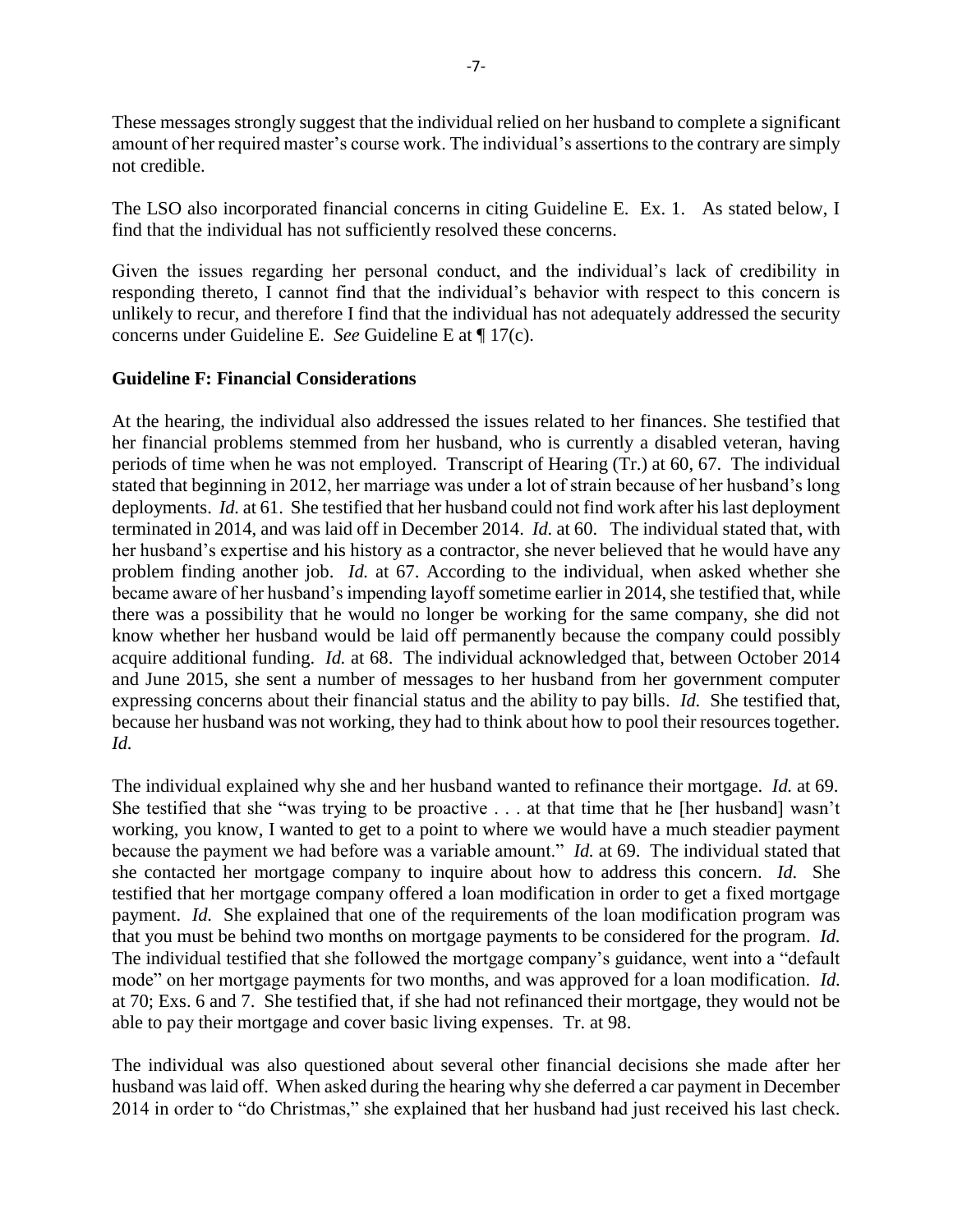*Id.* at 71. The individual testified that she called the loan company who informed her of a deferment plan, which allowed her to defer one payment and have it added to the end of the loan, which they did. *Id.*; Tr. at 99. The individual testified that she used this money on gifts and other holiday items in order to provide "happy moments" for her children at Christmas. *Id.*; Tr. at 100.

The individual also acknowledged that the balances on two of their credit cards increased between December 2014 and September 2015, from \$816 to \$1607 on one, and from \$770 to \$1767 on the other. *Id.* at 73. She explained that her husband had just gotten back from being overseas, and that he did not "have any normal clothes to wear … and never treated himself to anything." She testified that her husband, who was suffering from Post-Traumatic Stress Disorder (PTSD), bought the clothes he needed to make himself feel better. *Id.* She further testified that her husband purchased a watch or bracelet for her on one of these accounts because he wanted to do something nice as they sought to repair their marriage. *Id.* at 101. However, she testified that both of those accounts were current and never in default. *Id.* at 73, 101.When questioned about a \$1300 cruise the couple took in February 2015, the individual explained that she and her husband were having marital problems, and that her husband's PTSD and their long stints apart from each other affected their relationship. *Id.* The individual stated that they wanted to do something to help their marriage. *Id.* at 74, 102. She testified that she and her husband were seeing a counselor at the time who recommended a cruise as a good way for the two of them to reconnect. *Id.* The individual reiterated that this was a "very strenuous time" for her and her husband, and that her family was important and so she wanted to repair her marriage. *Id.* 

During the hearing, the individual also addressed the LSO's concern that she continued to pay for regular phone calls and meeting with a "psychic," which cost her between \$3000 and \$4000 over the two years leading up to September 2015. *Id.* at 74. The individual explained that she met with a "wellness advisor," not a psychic, because she needed someone to talk to for spiritual awareness and to help her feel better during this stressful period in her life. *Id.* at 75. She testified that this counseling helped her "tremendously" to have a more positive outlook on her marriage. *Id.*  Although she acknowledged that part of her advisor's specialty is reading tarot cards or psychic work, she reiterated that she did not use the advisor for her psychic abilities, but for her counseling on "how to better [herself] to have a stronger relationship with [her husband] . . . so that they could have ... a path forward to be a stronger couple." *Id.* at 75, 76.

The individual also addressed the LSO's concerns regarding her 401(K) and her September 2017 credit report showing that she was past due on her mortgage payments. *Id.* at 76, 77. She testified that the \$75,000 represented the money saved in her husband's 401(k) in his last contractor job, which he cashed out when he was laid off. *Id.* at 77. The individual testified that about \$55,000 of this money was spent on paying off a car, paying off credit card debt, as well as helping older children who were having financial issues. *Id.;* Tr. at 97. Finally, the individual explained that her September 5, 2017, credit report showed that she was past due on mortgages because they were attempting to refinance again to obtain a better rate on her mortgage, in light of her husband's continued unemployment. *Id.* at 78. However, she testified that, as of the date of the hearing, they were current on mortgage payments, and they paid the past due amounts once they learned that the second refinance was not approved. *Id.* at 111. She testified that she and her husband are financially more stable, and submitted a budget showing that, after subtracting bills from her husband's monthly pension and her monthly salary, there is a surplus of about \$3500 for food, gas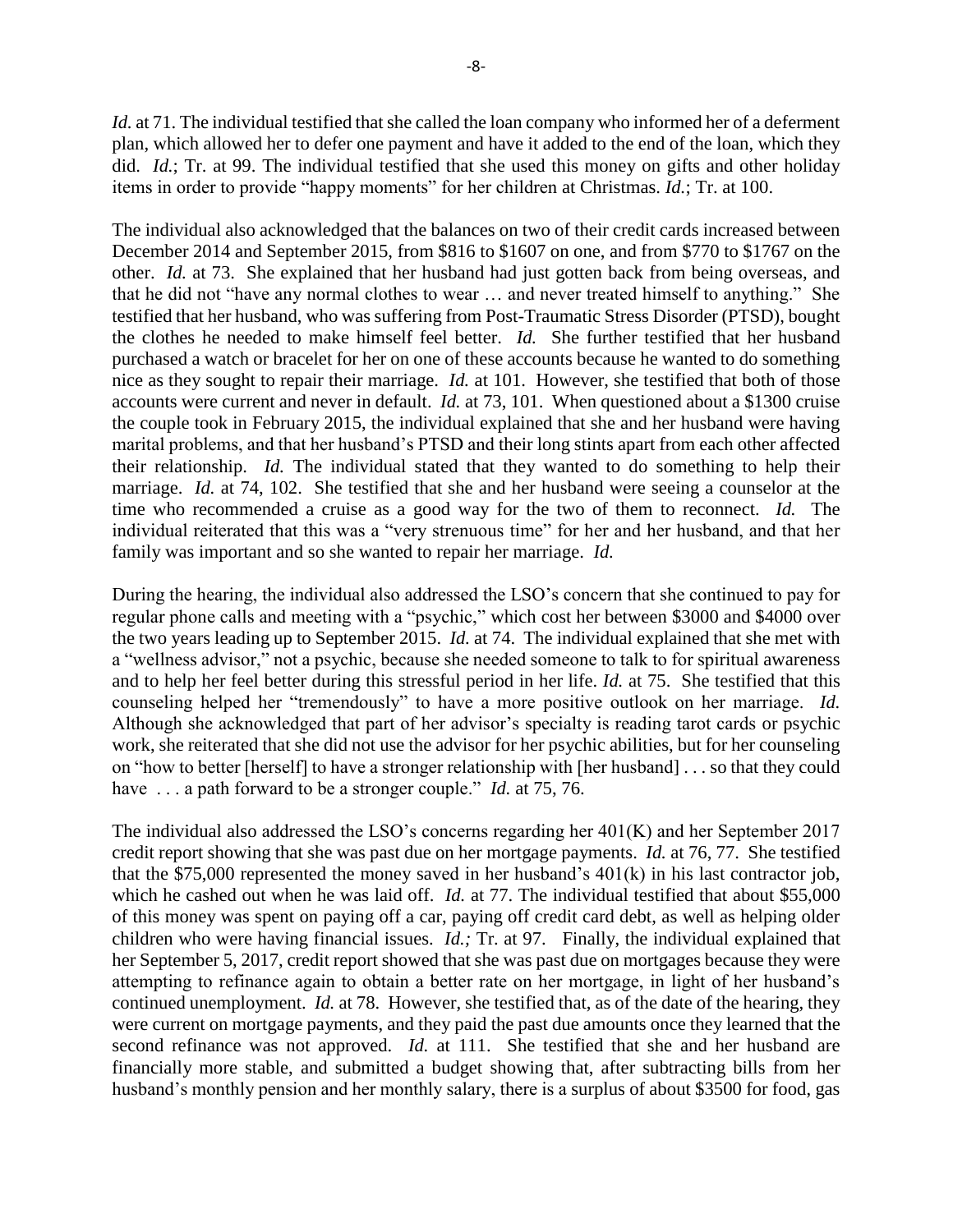and other miscellaneous items. *Id.* at 80, 81; Ex. F. The individual reiterated that she and her husband are better situated with their finances so that they will not make the same mistakes, and have learned from their financial issues. *Id.* at 81.

As stated earlier, the failure to live within one's means, satisfy debts, and meet financial obligations may indicate poor self-control, lack of judgment, or unwillingness to abide by rules and regulations, all of which can raise questions about an individual's reliability, trustworthiness, and ability to protect classified or sensitive information. *See* Guideline F. Here, the individual's behavior with respect to her finances around the time her husband was laid off from work form the basis of the LSO's Guideline F concerns. Guideline  $F \parallel 19$  (e)<sup>5</sup> Under Guideline F, conditions that mitigate security concerns include that "the behavior happened so long ago, was so infrequent, or occurred under such circumstances that it is unlikely to recur and does not cast doubt on the individual's current reliability, trustworthiness, or good judgment" or that "the conditions that resulted in the financial problem were largely beyond the person's control (e.g., loss of employment, a business downturn, unexpected medical emergency . . . ), and the individual acted responsibly under the circumstances." Guideline F at  $\P$  20(a),(b).

Here, the individual acknowledges her behavior with respect to her finances around the time her husband was laid off from work in December 2014. During the hearing, she explained that, in light of her husband's expertise and history, she was surprised that he was unable to secure employment after his layoff. However, while acknowledging that some of her decisions, such as using money to go on a cruise with her husband, were not responsible, she attempted to explain the rationale for the financial decisions she made during this time period. The individual explained that her husband's employment issues, his PTSD and their marital issues, created an unstable financial situation for them. She testified that she sought to refinance their mortgage in an effort to have a lower and more stable monthly payment, noting that, at the time, her payment was not fixed but variable. The individual also testified that she was advised to go into a default mode for two months in order to be considered for a loan modification; however, she did not submit documentary evidence to corroborate this assertion. Likewise, she explained that she deferred a car payment in light of her husband's unemployment, so that she would have money to celebrate Christmas with her husband and children.

Although the individual's behavior with respect to her finances occurred during a stressful period in her life, surrounding the time her husband was laid off from work, the financial decisions that she made did not represent good judgement in light of her financial situation. The record reflects that, while acknowledging her inability to pay her mortgage and her daily living expenses, she: (1) deferred a car payment to spend money on holiday gifts and other holiday items; (2) increased the balance on her department store and jewelry store credit cards; (3) went on a \$1,300 cruise; (4) spent between \$3,000 and \$4,000 for consultations with a "wellness advisor" for "spiritual awareness;" and  $(5)$  spent the bulk of a 401 $(k)$ .

 $\overline{a}$ 

<sup>&</sup>lt;sup>5</sup> Guideline F  $\P$  19 states, in relevant part, that conditions that could raise a security concern and may be disqualifying include, *inter alia*: "(e) consistent spending beyond one's means or frivolous or irresponsible spending, which may be indicated by excessive indebtedness, significant negative cash flow, a history of late payments or of non-payment, or other negative financial indicators."